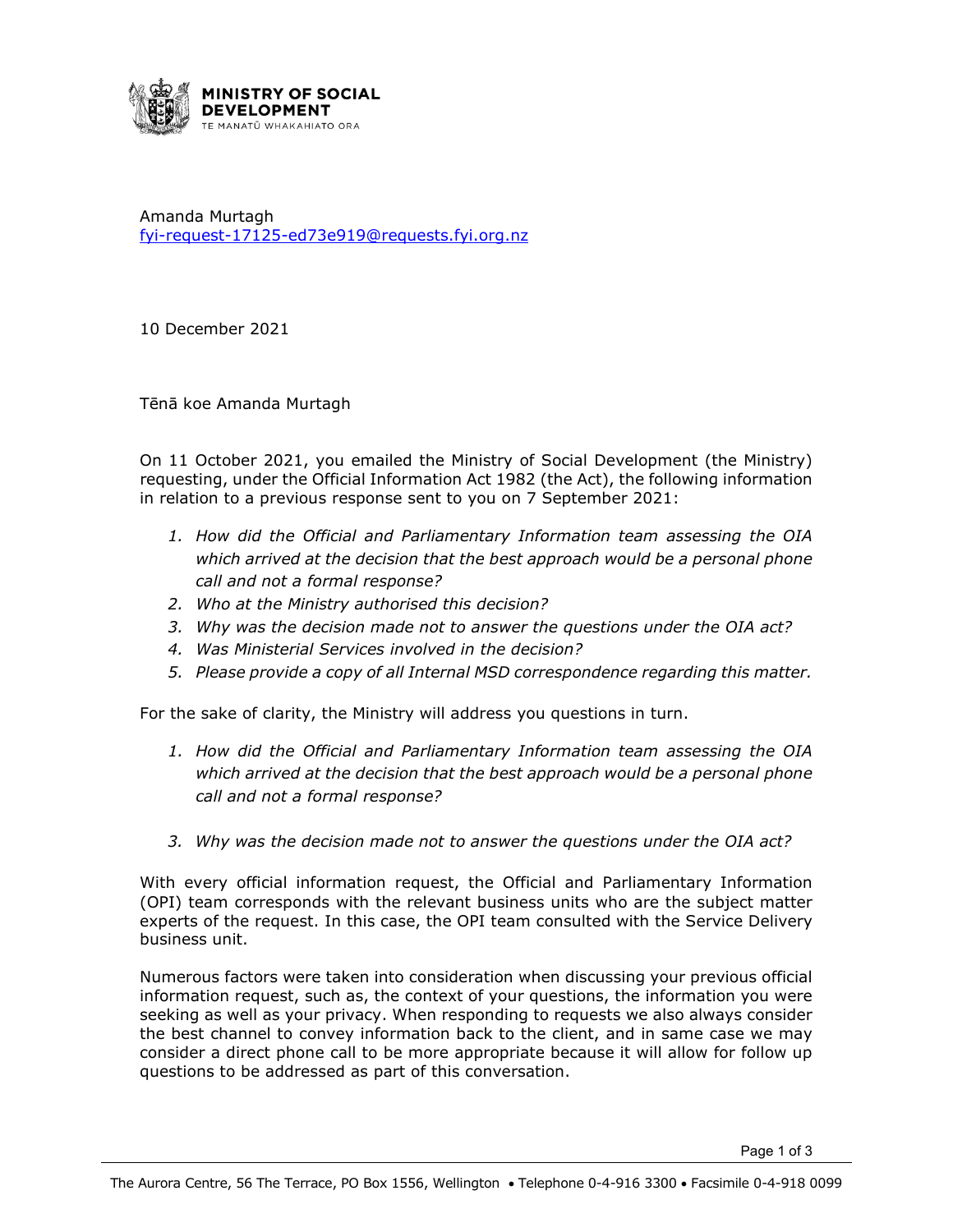However, since you disagreed with the approach, we did provide you with a written response on 7 September 2021.

As per our letter of 19 November, we treated your request as a request under the Privacy Act 2020 rather than one made under the Official Information Act 1982 because you requested information about yourself and your file information which is covered by the Privacy Act. Responses under the Privacy Act do not get published on our website.

## *3. Who at the Ministry authorised this decision?*

I authorised this decision. But I also wish to add that the legislation required this decision.

## *4. Was Ministerial Services involved in the decision?*

Yes, the OPI team is part of the Ministerial and Executive Services.

## *5. Please provide a copy of all Internal MSD correspondence regarding this matter.*

The Ministry interpreted your request as being all internal correspondence regarding the Ministry's decision making of the previous response, sent to you on dated 7 September 2021. Therefore, please see enclosed a copy of all internal correspondence in relation to the decision making of the response sent to you on 7 September 2021. Some information has been withheld to protect the privacy of Ministry staff under section 9(2)(a) of the Act. There are no countervailing reasons which would favour release of this information.

Due to the sensitive and personal information enclosed in these documents, I am sending them to your personal email address to protect your confidentiality. As such, they will not be posted on the FYI website.

The principles and purposes of the Official Information Act 1982 under which you made your request are:

- to create greater openness and transparency about the plans, work and activities of the Government,
- to increase the ability of the public to participate in the making and administration of our laws and policies and
- to lead to greater accountability in the conduct of public affairs.

This Ministry fully supports those principles and purposes. If you wish to discuss this response with us, please feel free to contact [OIA\\_Requests@msd.govt.nz.](mailto:xxxxxxxxxxxx@xxx.xxxx.xx)